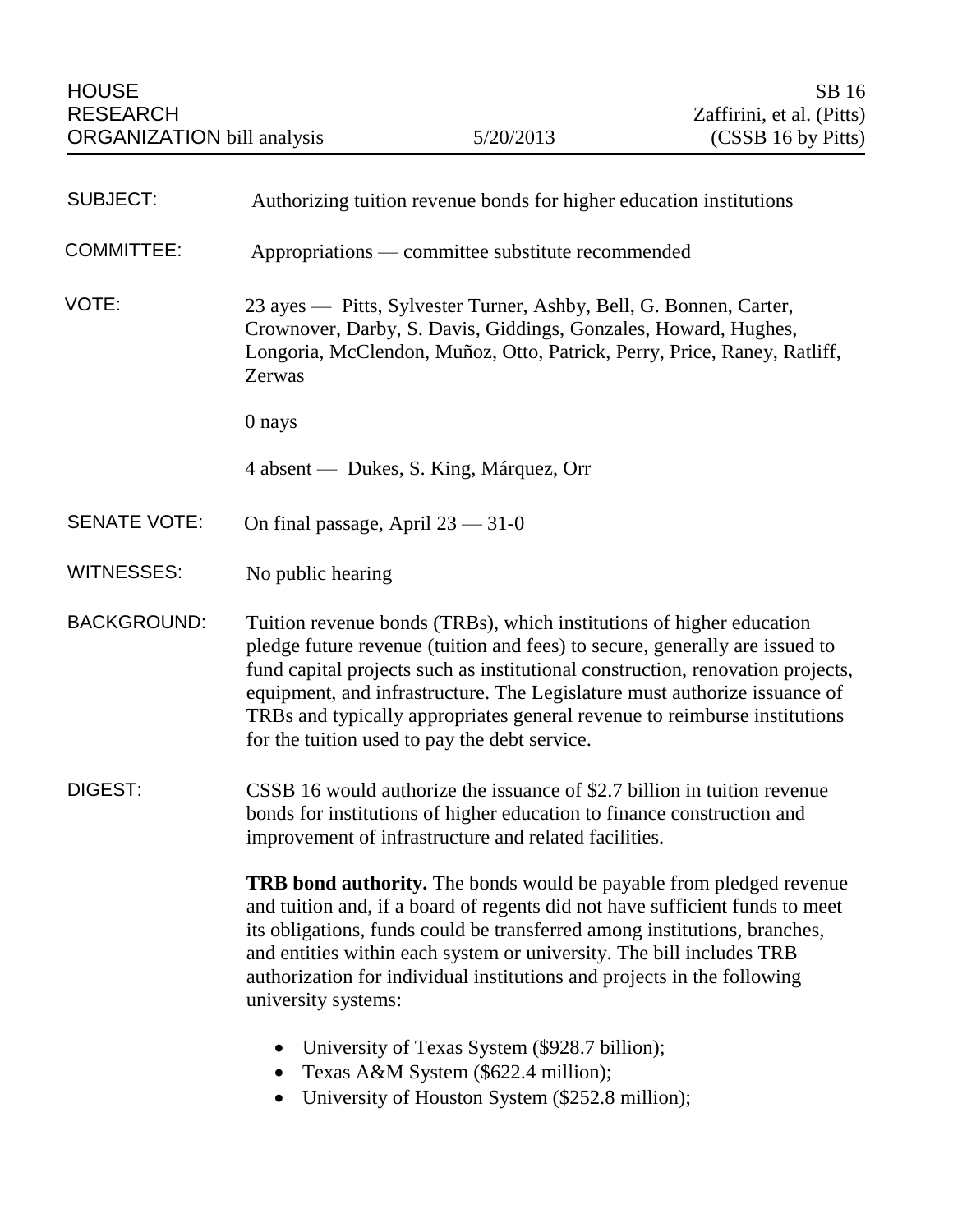## SB 16 House Research Organization page 2

- Texas State University System (\$213.6 million);
- University of North Texas System (\$252.2 million);
- Texas Tech University System (\$215.4 million);
- Texas Woman's University (\$38 million);
- Midwestern State University (\$24 million);
- Stephen F. Austin State University (\$40 million);
- Texas Southern University (\$52.8 million); and
- Texas State Technical College System (\$43.6 million).

Bond authority for three of the projects that would be eligible for TRBs under the bill would be contingent on the passage of legislation to:

- create or authorize a new university that incorporated the University of Brownsville;
- authorize creation of a health sciences center in El Paso as part of the Texas Tech University System; and
- authorize an extension center of the Texas State Technical College System in Ellis County.

The bill would not affect any authority or restriction on the activities an institution of higher education could conduct in facilities funded through authorized TRB bonds.

**Contingent effect.** The bill would only take effect if the Legislature enacted:

- SB 1, the General Appropriations Act;
- HB 1025, supplemental appropriations for fiscal 2013; and
- SJR 1, constitutional amendment providing for the creation of funds to assist in financing priority projects in the state water plan.

**Effective date.** This bill would take immediate effect if finally passed by a two-thirds record vote of the membership of each house. Otherwise, it would take effect September 1, 2013.

**SUPPORTERS** SAY: CSSB 16 would support a wide range of critical facilities projects at higher education institutions throughout the state that play an important role in enhancing opportunities for a quality education. Renovations, repairs, upkeep, and new facilities are essential to the state's ability to provide a high quality and competitive education to Texas students.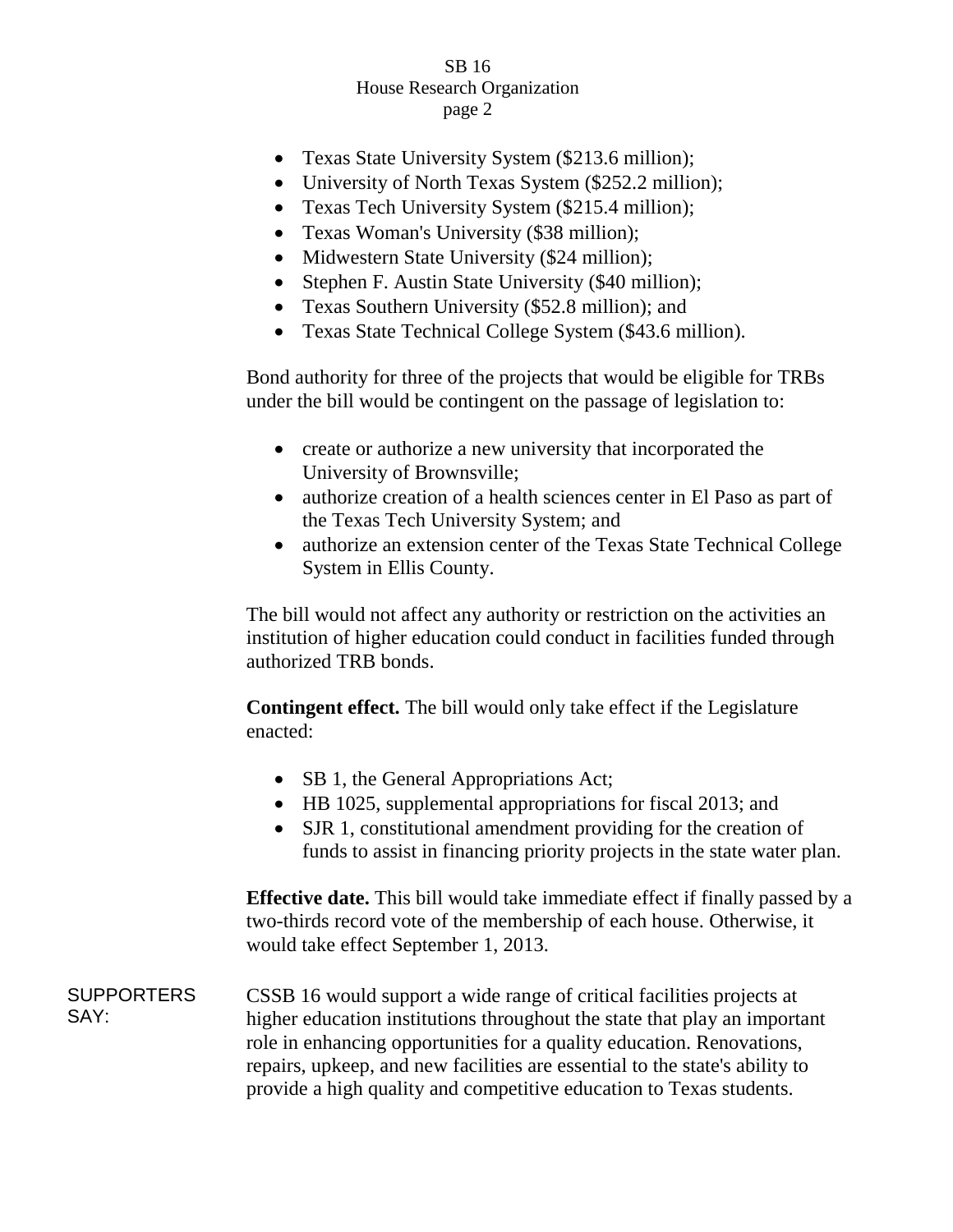## SB 16 House Research Organization page 3

Higher education institutions depend on state support for maintenance and expansion to keep pace with the exploding growth in student enrollment and to maintain and enhance the quality of education these students receive.

A highly skilled and well-educated workforce is vital to remaining economically competitive in a global marketplace. Texas has devoted much to creating and securing the reputation as providing a good environment for business. A world class workforce is a key part of this equation.

TRBs are the most cost-effective means of financing construction or improvements of durable capital infrastructure, and construct facilities that can be used while the debt is being paid off. The bonds would be pledged against university revenues and thus would pose little financial risk for the state. Interest rates on recent bond issuances, moreover, have been secured at remarkably low levels.

In addition, state appropriations for TRB authorizations have declined in recent years. According to a February, 2013, Legislative Budget Board presentation, total appropriations for revenue bonds declined to \$593.1 million for fiscal 2012-13 from \$625.3 million for fiscal 2010-11 and \$672.3 million for fiscal 2008-09.

**OPPONENTS** SAY:

While many of the facilities proposed in CSSB 16 may be worthy and justifiable, the state should review closely how it finances capital improvements at public higher education institutions.

Tuition revenue bonds have become popular because they allow lawmakers to support more projects by paying only a small portion of the cost and leaving the remaining financial commitments for future legislatures and taxpayers. The bill would commit future legislatures to hundreds of millions of dollars in bond payments for the foreseeable future. According to the Legislative Budget Board, issuing the TRBs would have a significant impact of about \$450 million on the fiscal 2014- 15 biennium alone.

The Legislature should commit to TRBs only for emergency projects, which is not the standard of selection used in the bill. Institutions should have to include bond debt as part of their overall operating budgets, so the obligation of repaying the debt is not, in effect, transferred to taxpayers.